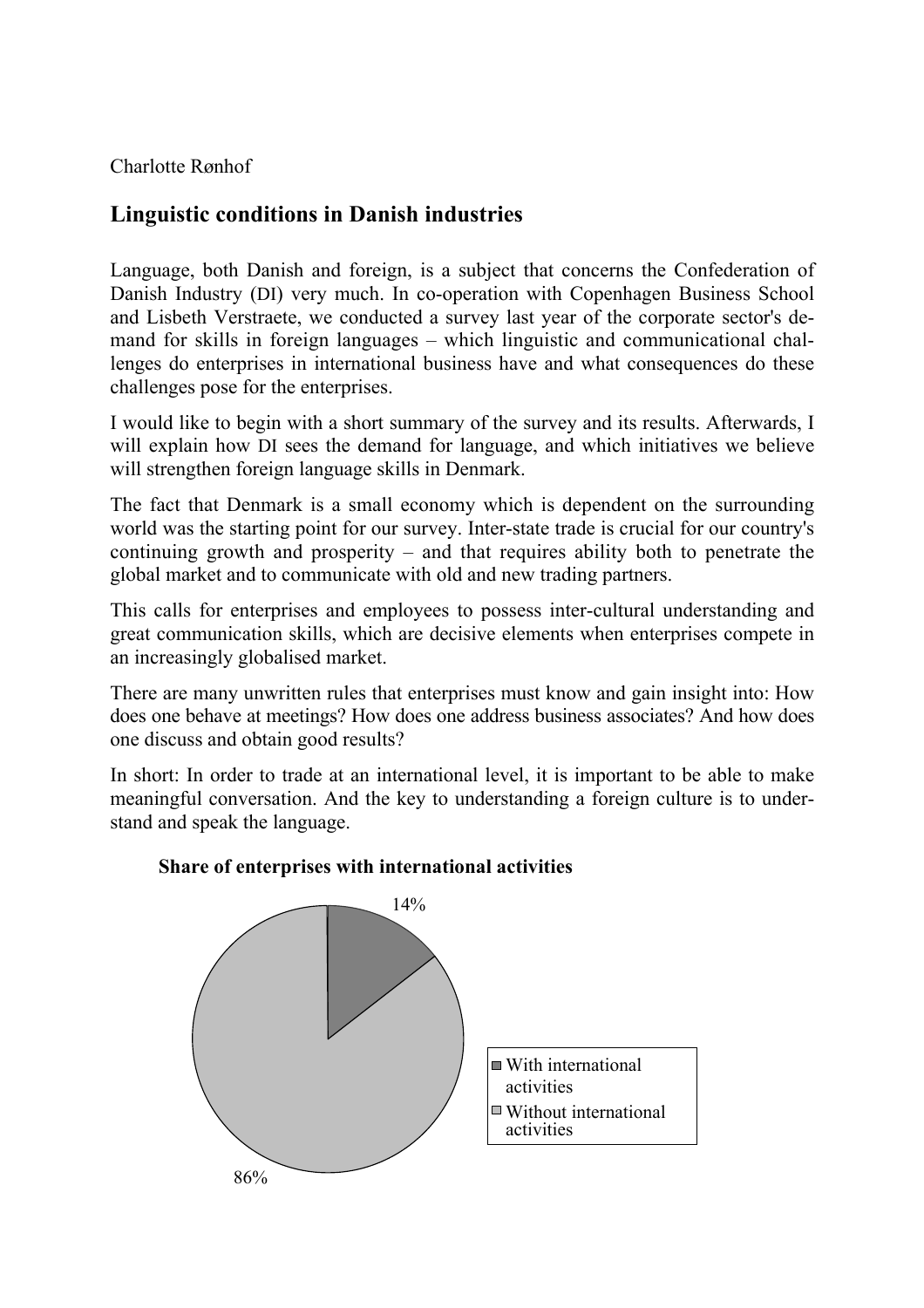The international market constitutes the major part of the enterprise's business, for almost nine out of ten of the participants in our survey. 86 percent of the enterprises have international activities, such as trade, international collaboration, and subsidiary companies.

The trade of Danish enterprises takes place all over the world, but especially in Scandinavian, German, and English speaking areas.



# **Foreign language skills represented in the enterprises**

The international activities put forward a demand on enterprises and their employees, when it comes to communication and collaboration with different groups of languages. Basically all the participating enterprises have dual or multi-lingual employees.

## **Which types of employees with foreign language skills are in demand?**

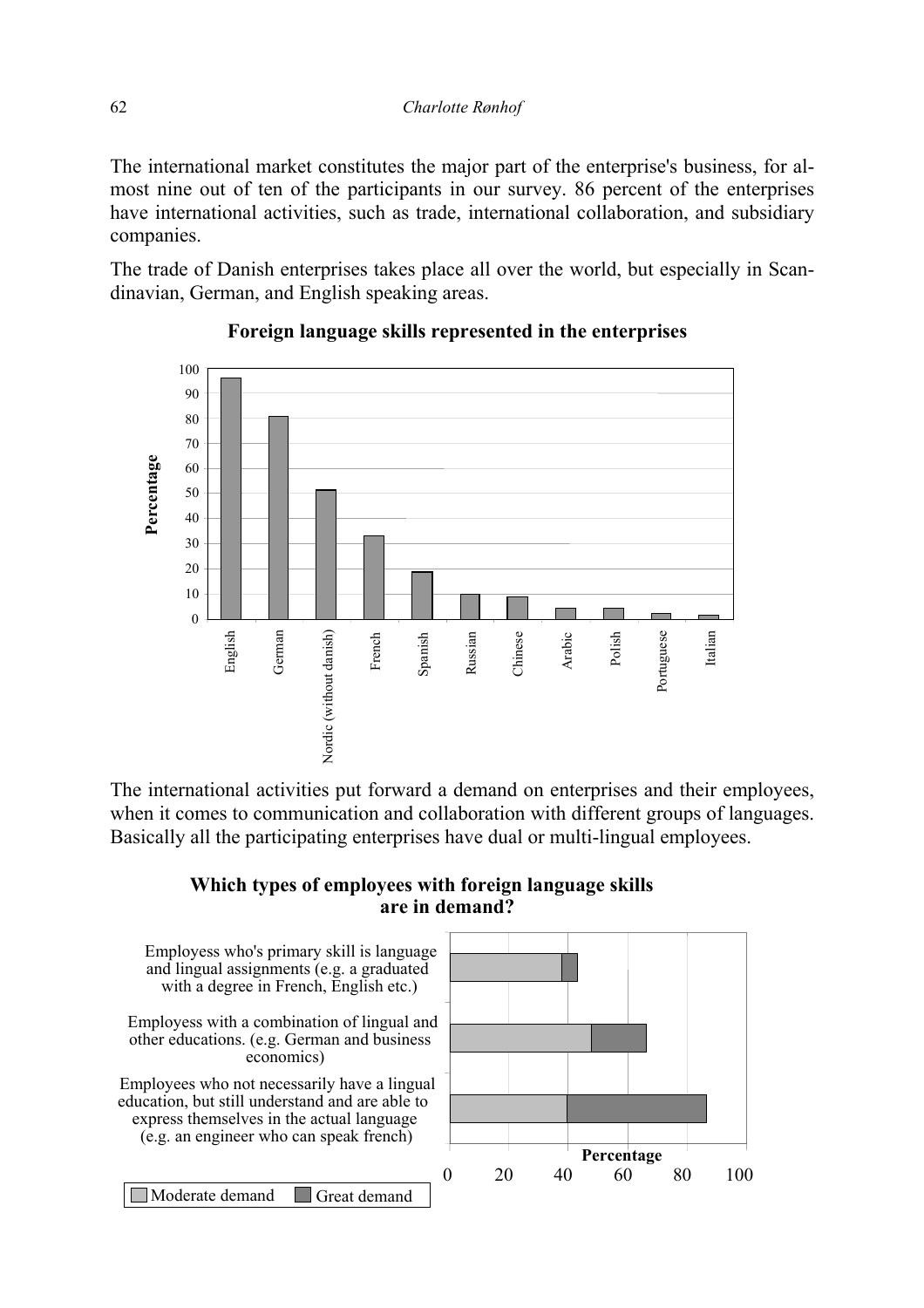The enterprises are aware of the significance of foreign language skills. But it is not employees with a pure linguistic education that are the most sought after. Only three percent of the enterprises interviewed believe that they need employees with a pure linguistic education. It is, first of all, due to the fact that there are not enough assignments/tasks for employees with such an education. Instead, enterprises choose external consultants when the help of language experts is required. Therefore, one may say, there is a more indirect demand.

Concerning foreign language skills, the enterprises indicate that they need employees with double skills – in other words, an employee that is able to take part in the daily business operation or production, but at the same time has a high level of foreign language skills. For example, an engineer who is fluent in German or a graduate who speaks French.

These employees will be able to manage the daily contact with foreign partners, along with having meetings in foreign languages and understanding a foreign culture. But since these employees are not as such linguistic educated, they will not have the thorough knowledge and insight into a language and all its aspects. Therefore, there will still be a demand for experts.

### **The primary language of communication which the enterprise uses in relation to the enterprise's largest business associates**



If we look closer at the languages in the different enterprises, we find that English is the dominant foreign language.

English is the language that basically all enterprises use when they communicate and trade at the international market. 96 percent of the enterprises have one or more employees who are able to communicate in English.

And English is the primary business language. More than half of the enterprises use English when they communicate with business associates, and about one third use both English and their business associates' local language. The enterprises' business associates are mostly able to communicate and negotiate in English, and that is the reason why most enterprises choose to communicate in English.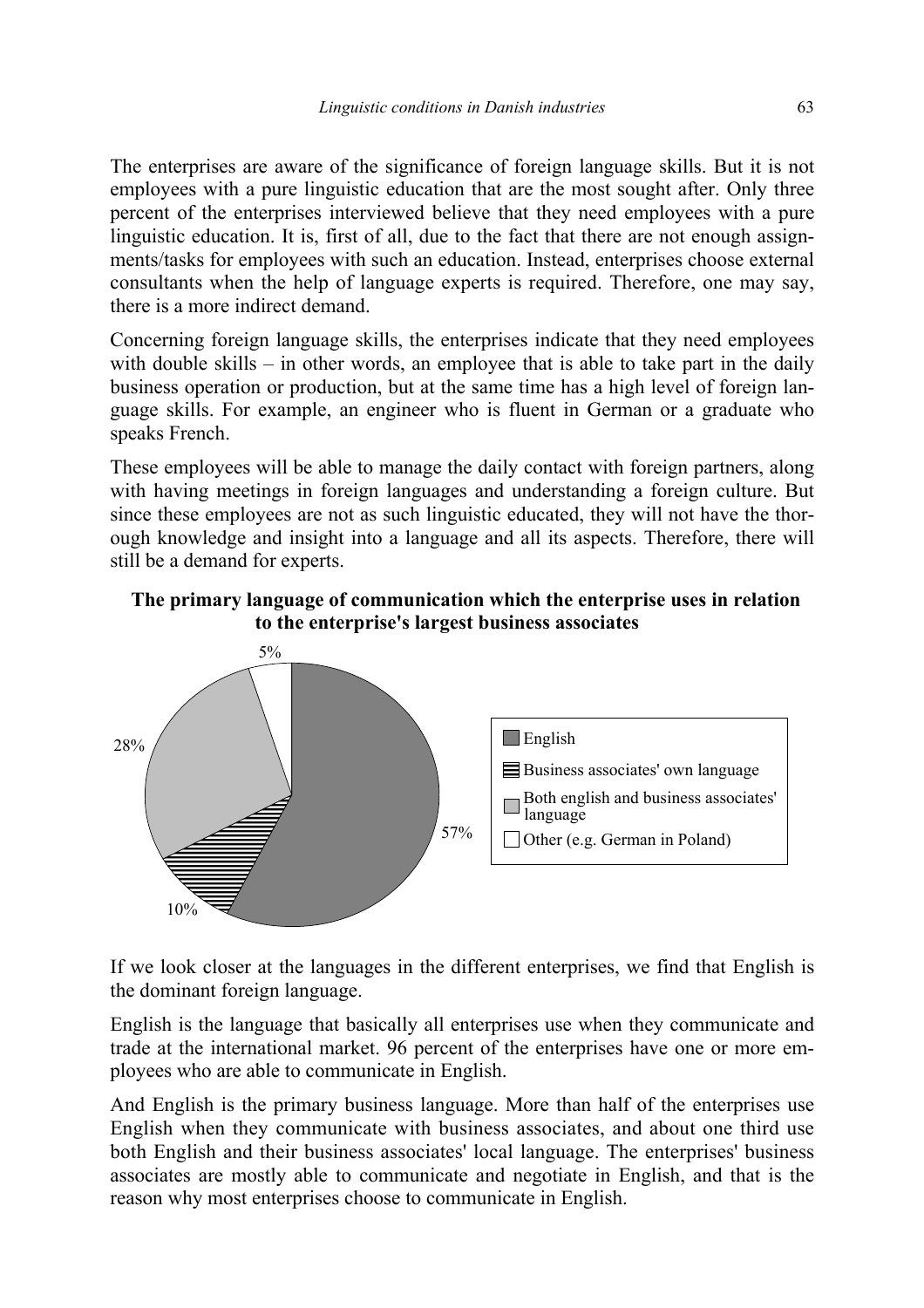But not all speak English equally well. Enterprises therefore also meet communication challenges. About four out of ten of the participating enterprises have experienced communication issues with enterprises in other countries because of lack of foreign language skills.



## **Countries where enterprises have faced communication difficulties**

Especially Chinese enterprises are difficult to communicate with. But enterprises also experience communication difficulties in some of Denmark's biggest export markets, such as France and Germany.



**Problems the enterprises have experienced, due to lack of foreign language skills**

The consequences of communication difficulties vary: It is everything, from minor misunderstandings, to an enterprise loosing a contract. About one third of the enterprises in our survey have experienced that the lack of foreign language skills has had an impact for the enterprise at the international market.

Almost every fourth enterprise have experienced difficulties in negotiations.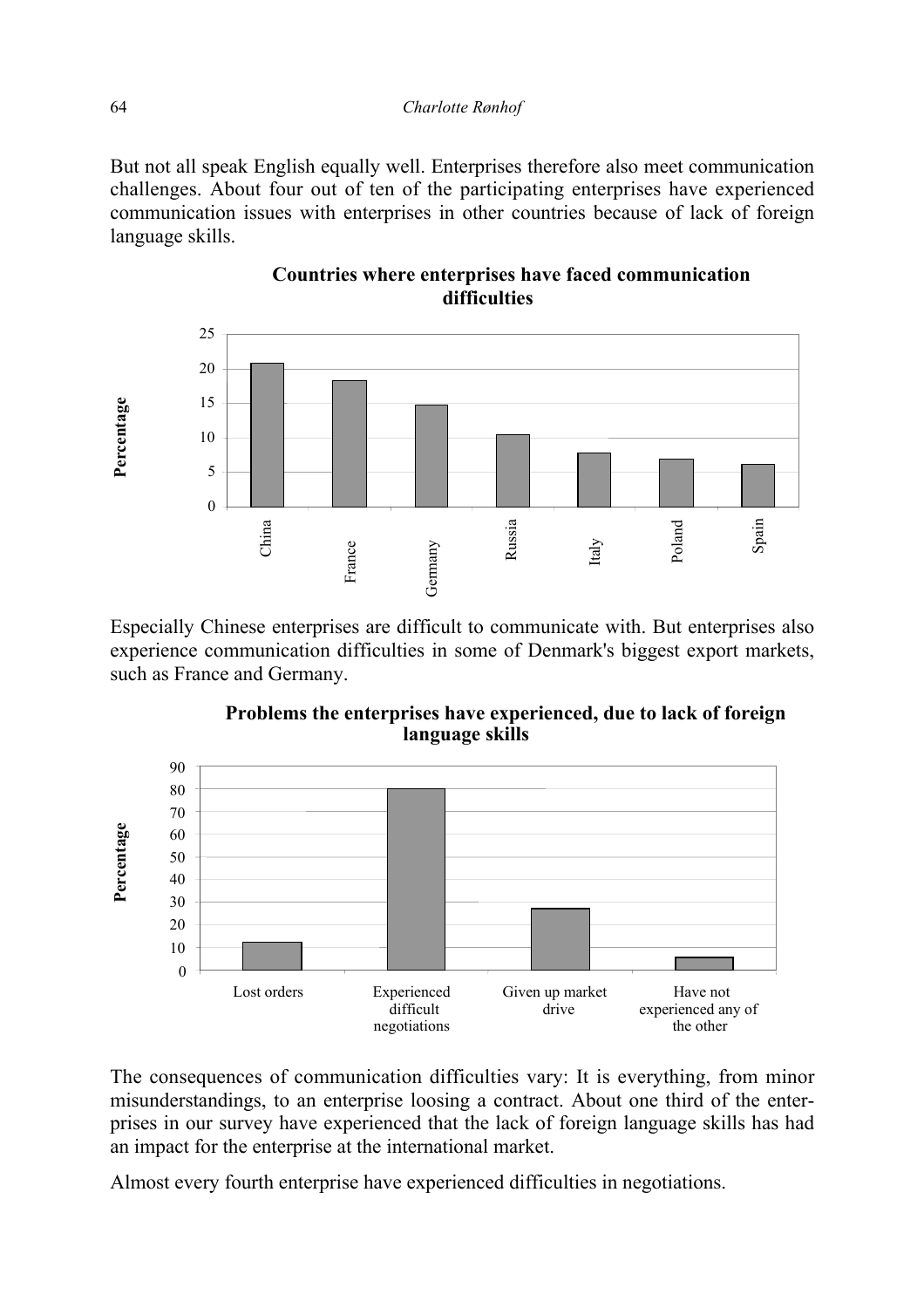Some of the participants in our survey have also directly experienced economic consequences due to the lack of foreign language skills. Nearly four percent of the enterprises have seen losses because of insufficient communication with a business associate, and nearly eight percent have given up ideas about expanding in new markets because of inadequate foreign language skills.

So it will appear that lack of foreign language skills may have very direct economic consequences for an enterprise.

There is, of course, a reason for our interest in this topic: DI's member enterprises need more employees with more foreign language skills.

We would like to correct the misconception that English skills alone are enough, because – as our survey showed – our enterprises need employees with various foreign language skills.

We need to focus on better foreign language skills, and we need to invest in foreign language skills in order to improve.

One way is to start much earlier with foreign language teaching.



# **Age initially taught first compulsory language**

Source: Eurydice

In Denmark, children do not receive teaching in English until the age of 9. In comparison, all the other Scandinavian countries introduce the first foreign language 2-3 years earlier.

Holland has, for example, experimented with English lessons for 5-6 years old primary students, letting them "play" with the language at this early a point of their education.

Therefore, Confederation of Danish Industry believes that foreign language teaching in the Danish primary school should start much earlier. At the age of five or six, the children should start off with English teaching through play, fun, and games, and at the age of 11 or 12, Danish students should receive proper teaching in a second foreign language.